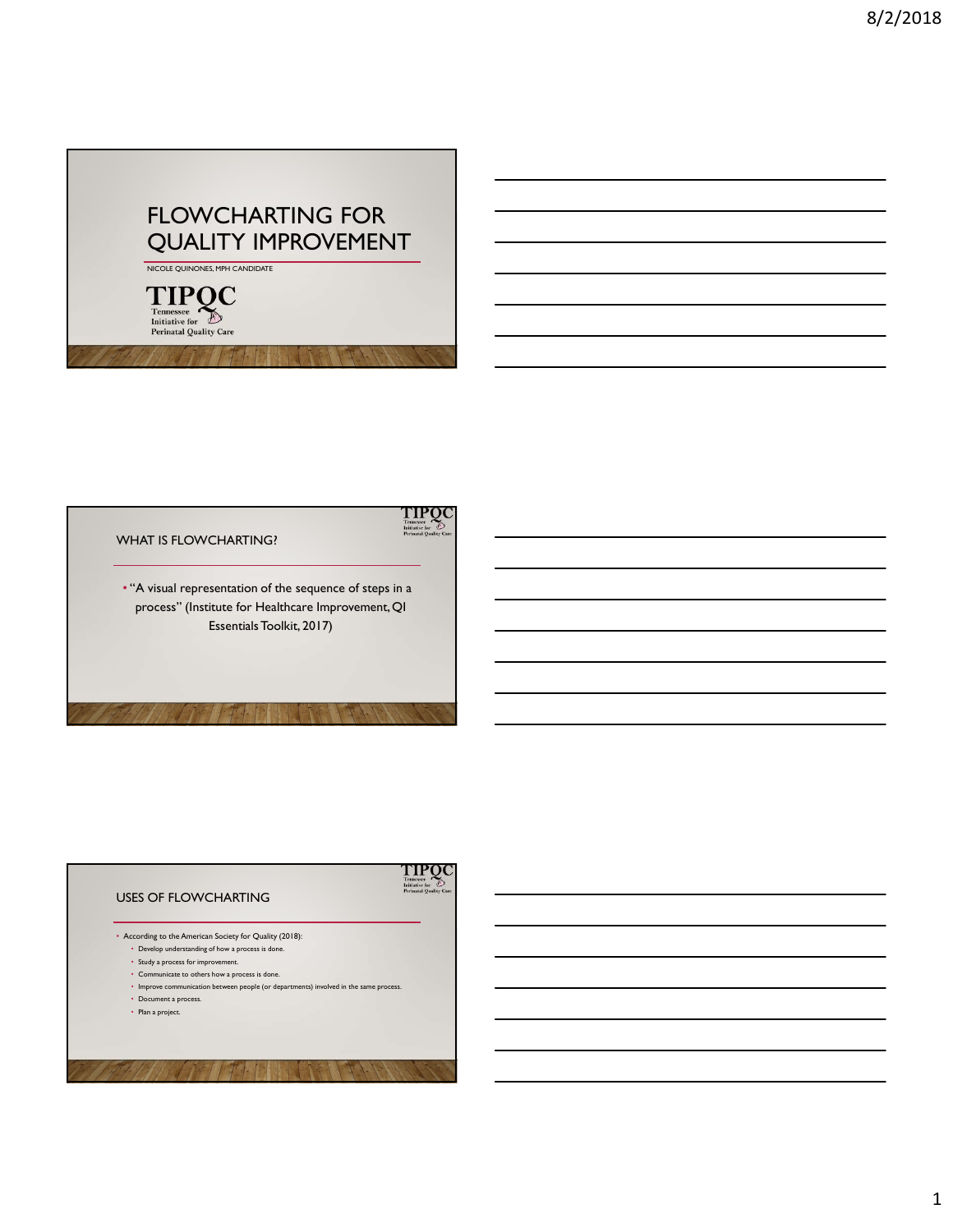## **TIPQC** Initiative fo USES OF FLOWCHARTING • Mainly used to show a process as it currently stands - San Espain Lin in an three texts for spacing the person series of Sec.<br>
Can be give the most and the two series of spacing the best precise (COR) excess the control of the state of the state of the state of the state of • Best if used in the early stages for quality improvement • Can help provide an outline of a policy like best practice, SOP, etc • Identify problems such as: • Steps that don't add value e.g. delays • Unnecessary work or duplication • Added expenses • Breakdowns in communication

- 
- 



- Get the people who know the process best in the room.
- Start by defining the first and last step of the process. This helps everyone have a clear understanding of where the process begins and ends.
- With flowchart symbols, or sticky notes, write out each step of the process as it currently works, NQT as it should work, from beginning to end.
- 
- 
- 

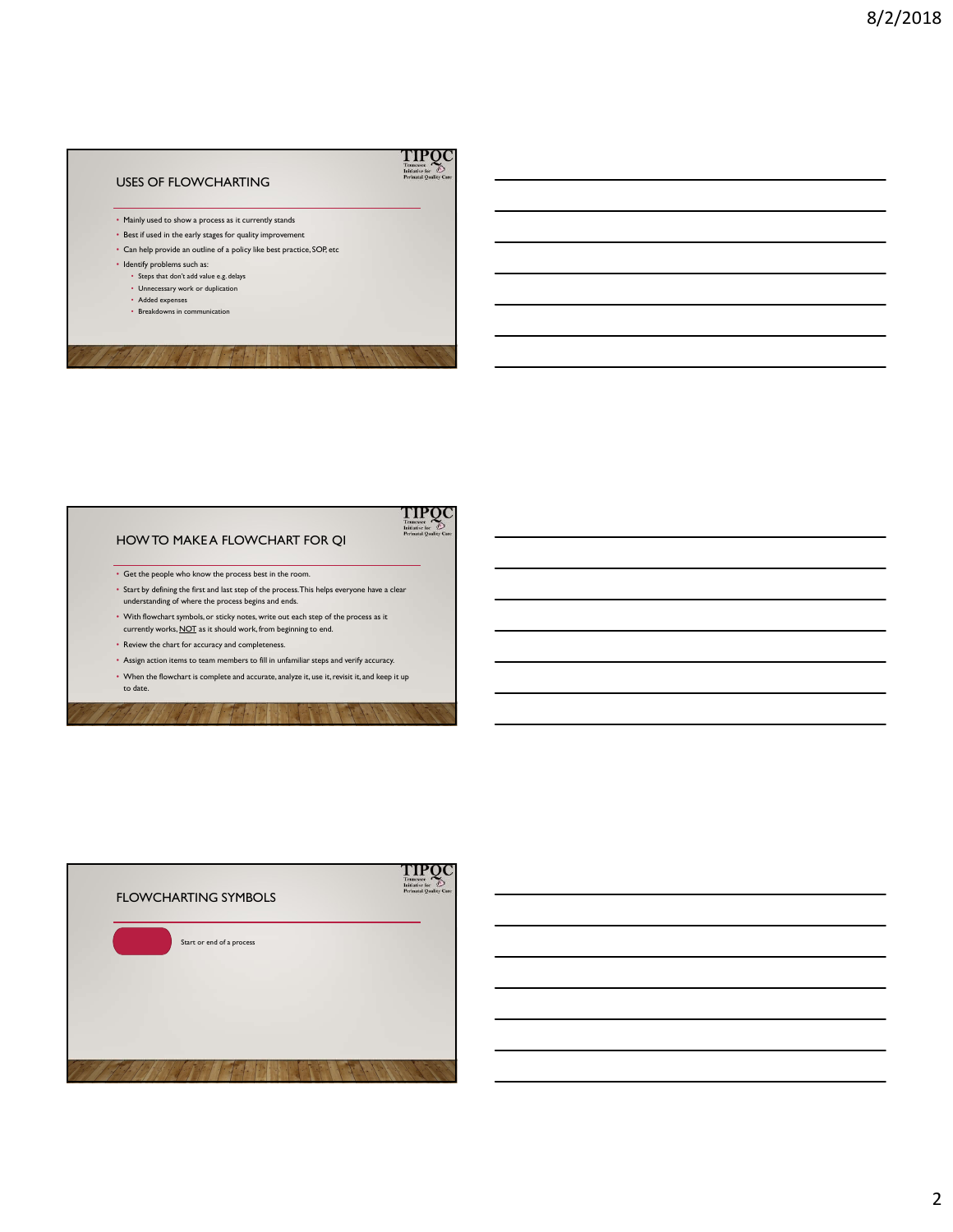

| the contract of the contract of the contract of the contract of the contract of the contract of the contract of      |  |                             |
|----------------------------------------------------------------------------------------------------------------------|--|-----------------------------|
|                                                                                                                      |  |                             |
| <u> Alexandro de la contrada de la contrada de la contrada de la contrada de la contrada de la contrada de la co</u> |  | and the control of the con- |
| <u> 1989 - Andrea Santa Andrea Andrea Andrea Andrea Andrea Andrea Andrea Andrea Andrea Andrea Andrea Andrea Andr</u> |  |                             |
|                                                                                                                      |  | ______                      |
| <u> Andreas Andreas Andreas Andreas Andreas Andreas Andreas Andreas Andreas Andreas Andreas Andreas Andreas Andr</u> |  |                             |
|                                                                                                                      |  | $\sim$ $\sim$               |
|                                                                                                                      |  |                             |







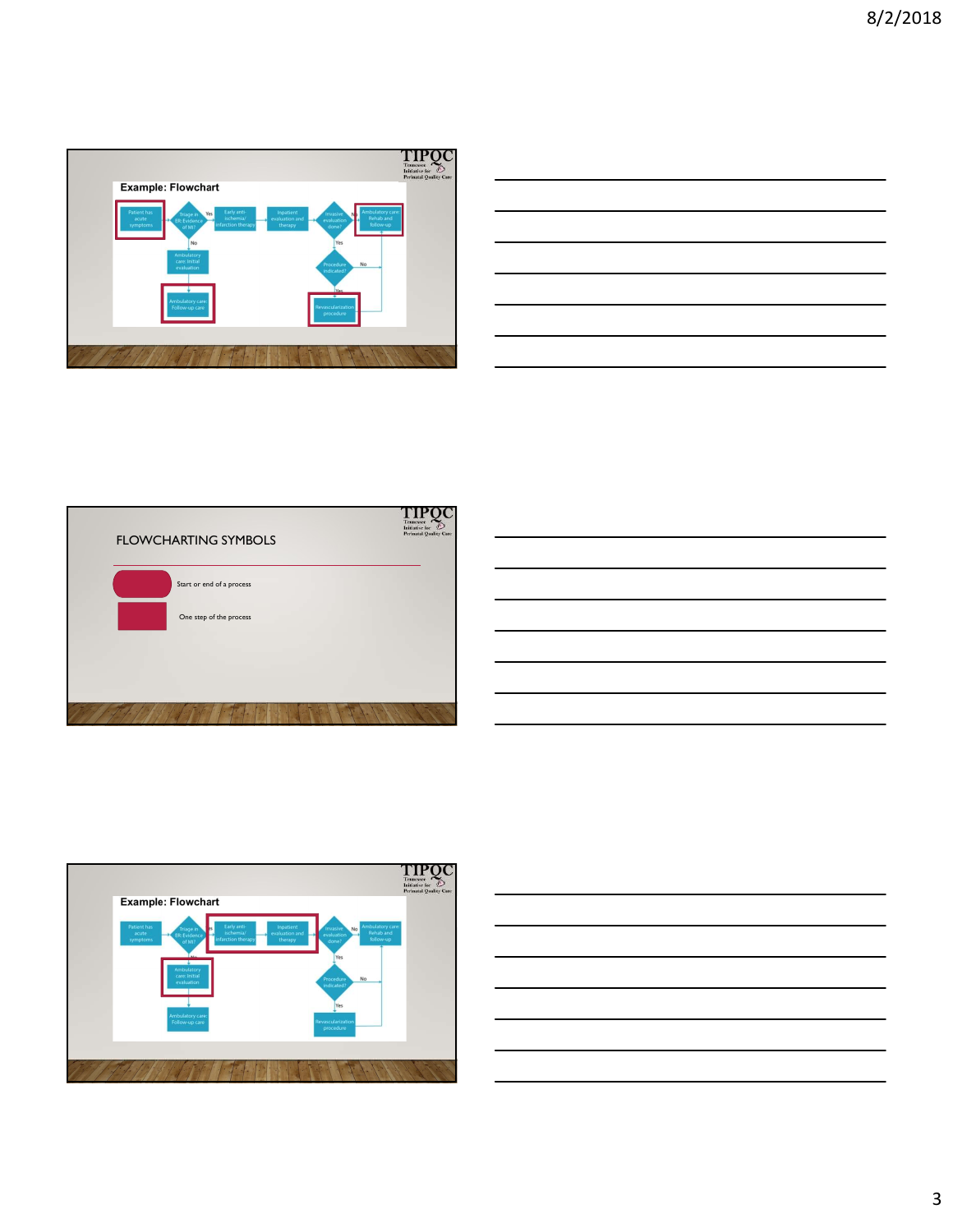

| $\overline{\phantom{a}}$                                                                                              |  |  |
|-----------------------------------------------------------------------------------------------------------------------|--|--|
|                                                                                                                       |  |  |
| <u> Alexandro de la contrada de la contrada de la contrada de la contrada de la contrada de la contrada de la co</u>  |  |  |
|                                                                                                                       |  |  |
| <u> Alexandro de la contrada de la contrada de la contrada de la contrada de la contrada de la contrada de la con</u> |  |  |
| <u> 1989 - Johann Stein, mars an t-Amerikaansk kommunister (</u>                                                      |  |  |
|                                                                                                                       |  |  |
|                                                                                                                       |  |  |